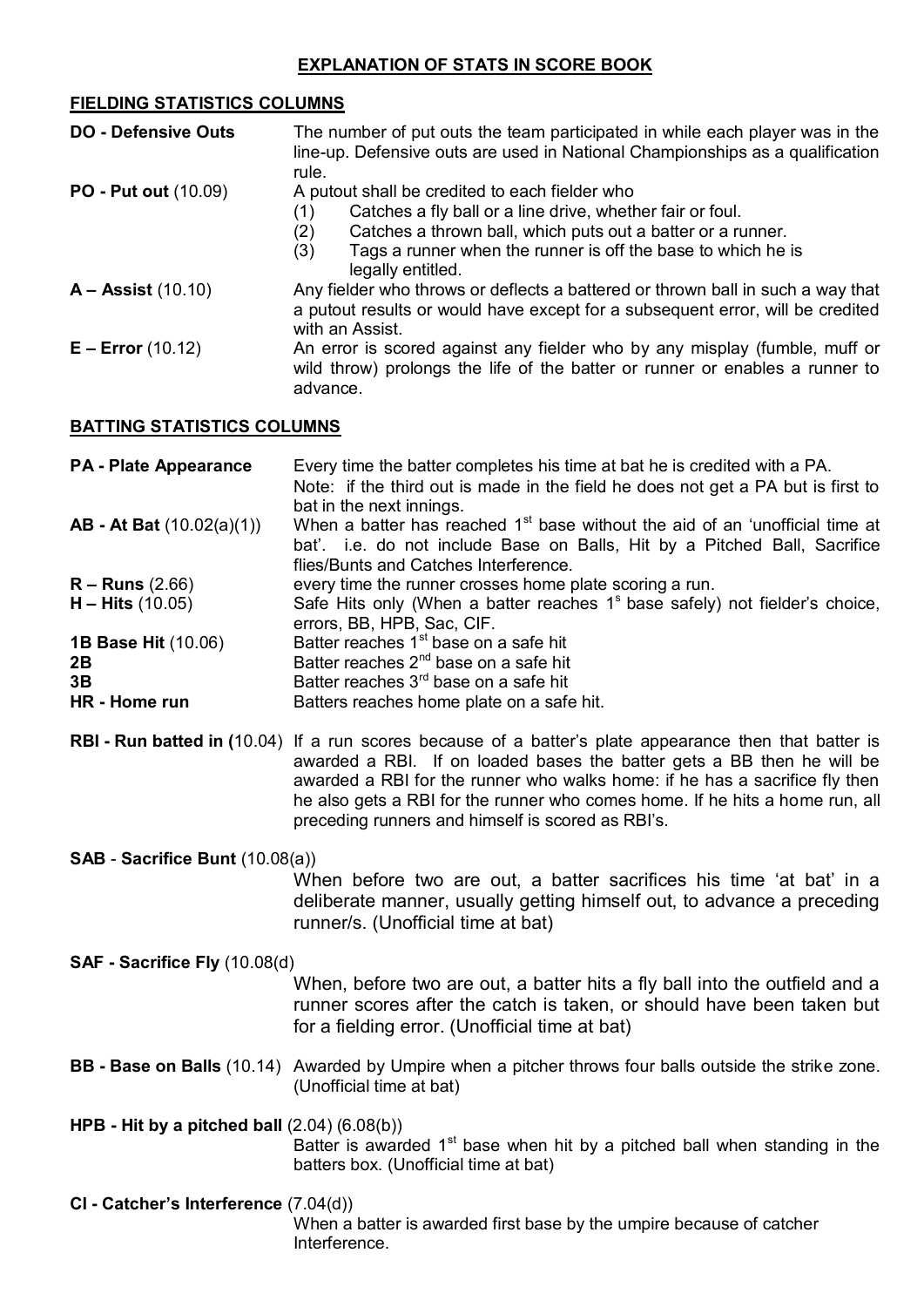- **K - Strike out** (10.15) Pitcher has thrown three pitches that the batter has either sung at, fouled off or the Umpire has called strikes. Kpb, Kwp, K2-3 are also Stats for a strike out to the batter and the pitcher.
- **GDP - Ground Out Double Play** Credit the batter if he hits into a ground out double play. (Does not include a fly out double play or if the field catches a ball).
- **SB - Stolen Base** (10.07) Credited whenever a runner advances one base unaided by a hit, a put out, an error (excluding a Catchers Wild Throw), a force-out, a fielders choice, a passed ball, a wild pitch or a balk. Undefended Steals do not get credited as a steal they are scored as a fielders Choice e.g. FC2
- **CS - Caught stealing** (10.07(h))
	- Credited when a runner is put out, or would have been put out by errorless play when the runner tries to steal, is picked off a base and tries to advance or over slides while stealing.
- **LOB Left on base** After three outs are made, any runner still on a base are deemed to be 'left on base'

## **Extra stats not in the scorebook but appear on the stat sheet**

- **Innings Played** The amount of innings a player appears in. Top and Bottom of an inning is one inning. (Part of an inning is considered one inning)
- **Games Played** Each week is only one don't do a running tally each week. The total is written at the bottom line at the end of the season.
- **Total Bases** The amount of bases that each safe hit got the runner. i.e.: if the batter hit a Single and a triple his total bases would be 4.
- **Put out on base** When a runner is put out on any base other than first base.

**Reached first on Error** If the batter only got to first base because of a fielding error.

# **PITCHING STATISTICS COLUMNS**

**PITCHERS** Enter the Pitchers name on the same page his team is recorded on.

**PI - Participated Inning** Any part of an inning is a complete inning when determining how many innings participated. Participated Inning is used in National Championships as a qualification rule.

**INN - Inning** The number of innings each pitcher has thrown if a pitcher is replaced during an inning and there are no outs, regardless of the number of batters he has faced the pitcher has not pitched any part of an inning. If there is one out, he has pitched 1/3 of an inning, 2 outs = 2/3 of an inning and 3 outs = 1 innings

| H - Safe hits<br>K or SO - Strike Outs<br><b>SAB - Sacrifice Bunt</b><br><b>SAF - Sacrifice Fly</b><br><b>BB</b> - Base on balls<br>HPB - Hit by pitched ball<br><b>RS-Runs scored</b><br>$ER - Earned runs (10.16)$<br>$WP - Wild pitch (10.13)$ | Number of safe hits the pitcher gave up by each pitcher.<br>Number of batters struck out by each pitcher.<br>Number of Bunts against each pitcher<br>Number of Sacrifice Fly's against each pitcher<br>Number of batters walked by each pitcher.<br>Number of batters hit by the pitched ball for each pitcher.<br>Total number of runs scored against each pitcher.<br>An earned run is a run for which the pitcher is held accountable.<br>Credited when a legally delivered ball is so high, or so wide, or so low that the<br>catcher does not stop and control the ball by ordinary effort thereby allowing |
|---------------------------------------------------------------------------------------------------------------------------------------------------------------------------------------------------------------------------------------------------|------------------------------------------------------------------------------------------------------------------------------------------------------------------------------------------------------------------------------------------------------------------------------------------------------------------------------------------------------------------------------------------------------------------------------------------------------------------------------------------------------------------------------------------------------------------------------------------------------------------|
| $BLK - Balk (2.03)$<br><b>PO</b> – Pick Off                                                                                                                                                                                                       | runner/s to advance.<br>An illegal act by the pitcher with a runner/s on base, entitling all runners to<br>advance one base.<br>Action initiated by the pitcher and the runner gets out returning to his base.                                                                                                                                                                                                                                                                                                                                                                                                   |
|                                                                                                                                                                                                                                                   |                                                                                                                                                                                                                                                                                                                                                                                                                                                                                                                                                                                                                  |